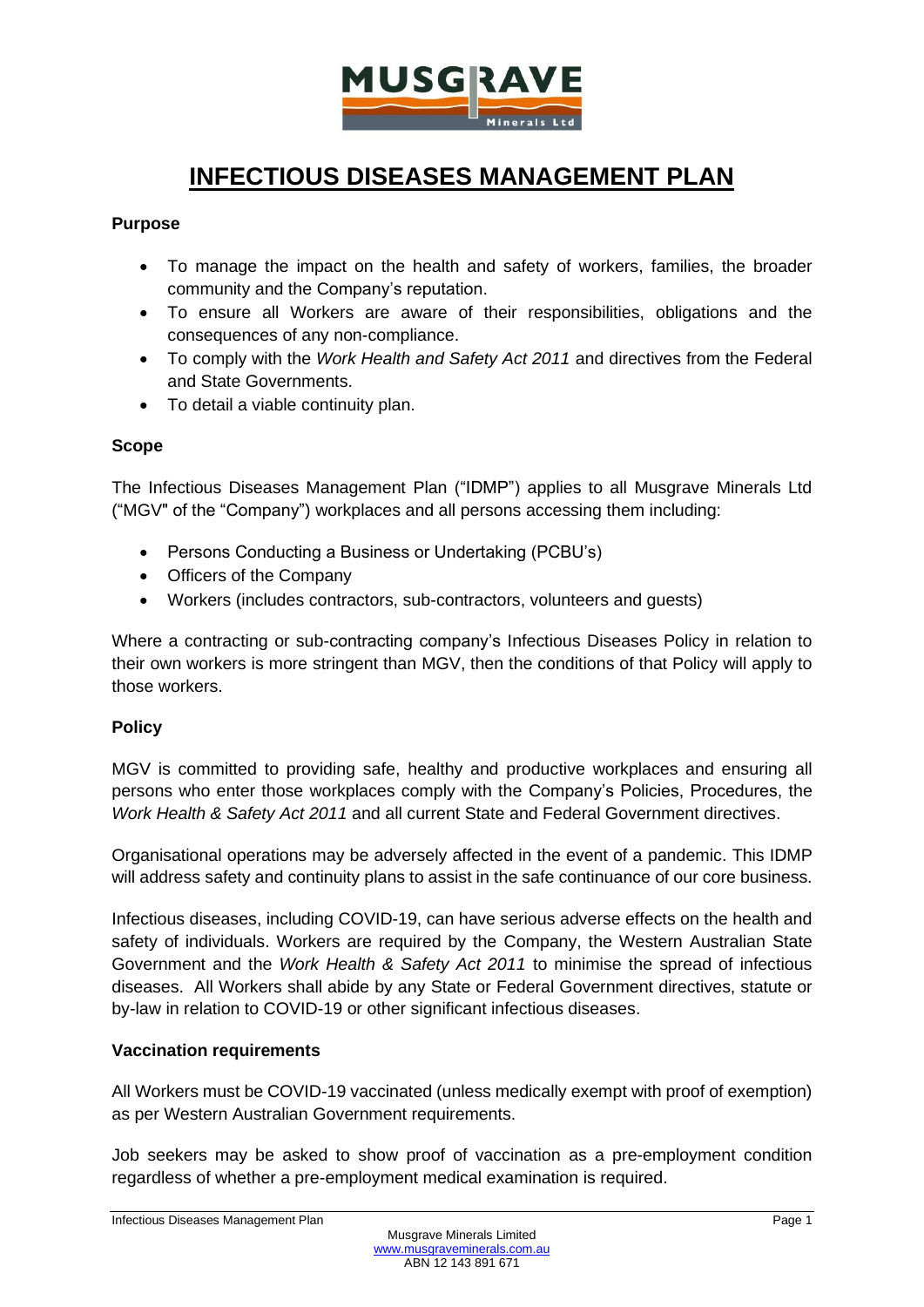

Any person refusing to show or divulge proof of vaccination details will be deemed as unvaccinated.

Disciplinary action may result from either a refusal to be vaccinated or a refusal to show or prove vaccination status. Disciplinary action may include temporary exclusion from the workplace (which will be unpaid leave) or termination of employment.

### **Management Strategies**

The Infectious Diseases Manager (currently Robert Waugh) or their appointee, will regularly check the Australian Health Department and WA Department of Health websites for up-todate information of COVID-19 status, actions and restrictions and be able to verify the vaccination status of Workers.

To minimise exposure all Workers are to:

- restrict access and contact with Aboriginal communities and vulnerable peoples to essential personnel only;
- maintain social distancing and, where possible, conduct meetings outside;
- work in small teams if practicable;
- minimise medium exposure risk areas including transit locations and vehicles (FIFO to and from site), stores, hotels, and roadhouse visits where possible and ensure appropriate PPE is worn at all times;
- utilise video conferencing where possible and practical; and
- office staff to have flexibility with 'work from home' arrangements where applicable;

Key staff to co-ordinate with management and order sufficient supply of appropriate PPE to maintain fluent operational status in periods of possible supply constraints.

# **Site Authority & Management**

If a site 'Activity Manager' under DMIRS and the SRS System is in isolation or unable to perform their duties due to COVID-19 (or other infectious disease) restrictions, the alternate Activity Manager will take responsibility for site activities.

### **Responsibilities**

All Workers are to cooperate with and follow the directions of the WA Government and Department of Health officials, including contact tracers when required.

Management is responsible for disseminating the IDMP and the supply of PPE.

All Workers are responsible for becoming familiar with the plan. Individual self-monitoring and reporting of symptoms is an important aspect of plan management.

#### Infectious Diseases Management Plan **Page 2** and the control of the control of the Page 2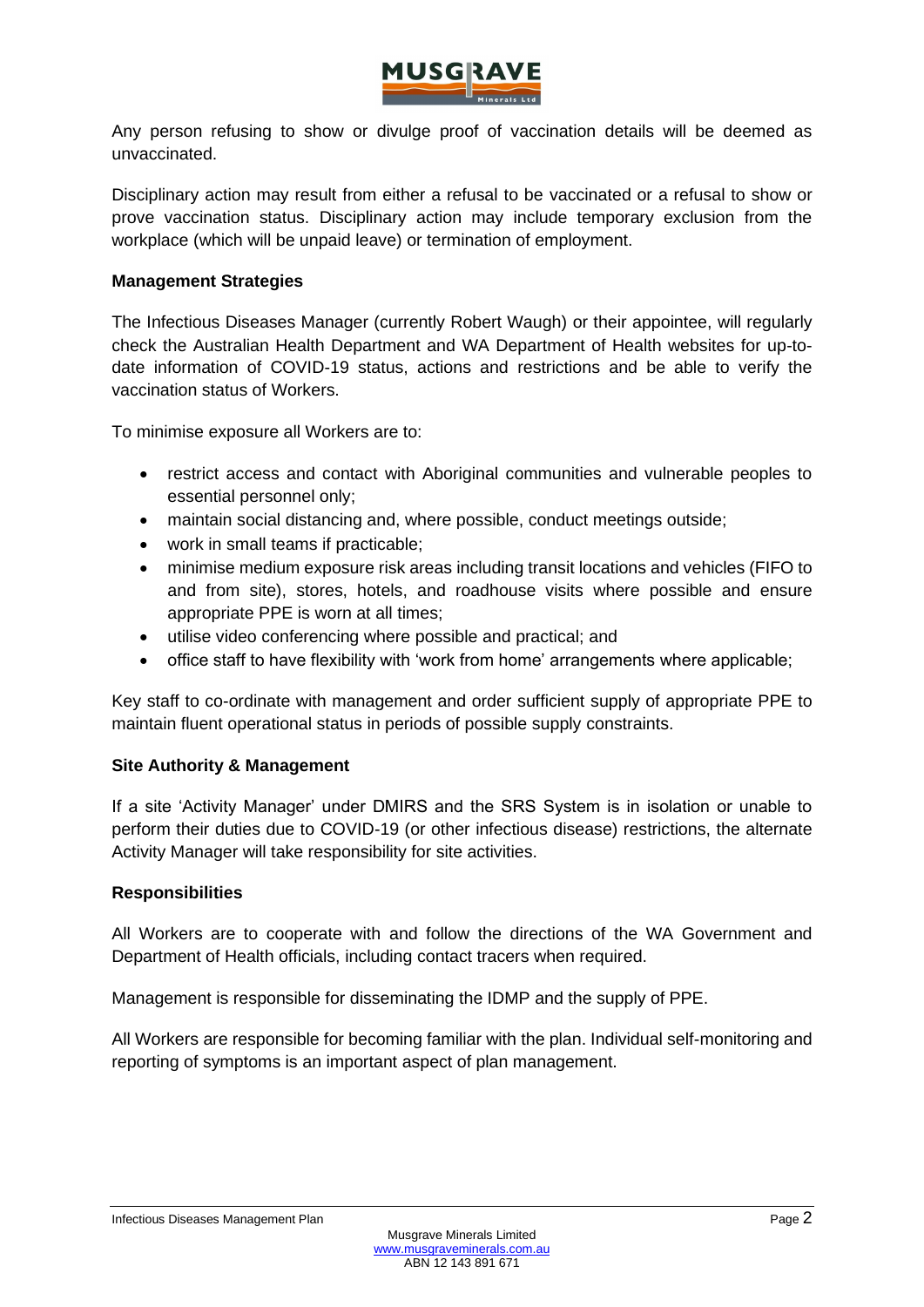

# **Controls**

# **Prevention**

- Follow WA Government guidelines and requirements on COVID-19 vaccinations for the Western Australian resources sector (unless exempt).
- Self-testing and/or self-assessment is encouraged. In the case of a positive self-test the employee may take accrued personal leave.
- If experiencing a temperature above 38°C and/or flu-like symptoms (see symptoms flowsheet), take a COVID-19 test (Rapid Antigen Test (RAT) or Polymerase Chain Reaction (PCR)), isolate until results received and contact your Manager. Follow the current WA Government isolation procedure if positive test result received.
- Reduce the risk to yourself, your work colleagues and the local community by reducing physical contact (i.e. shaking hands) and interaction with non MGV employees or contractors and social distance. Maintain suitable distance between people in indoor spaces (Perth and site) by adequate desk spacing, desks not facing each other and varying office times where possible.
- Use anti-bacterial or alcohol based disinfectant cleaners and regularly sanitise and/or wash hands.
- Frequently clean commonly touched areas (e.g. door handles, taps, benches, etc).
- Avoid cough or sneezing spray from others and if you cough or sneeze, do so into your inner elbow or a cloth to avoid spraying others.
- Avoid or minimise touching eyes, nose and mouth unless hands are clean to prevent the virus possibly entering your body.
- Use TGA approved face masks, and eye protection if available, in line with the current WA Government directives.
- Encourage outdoor meetings on site where possible.
- Use teleconferencing where possible and reduce physical meetings.
- Work from home if possible (discuss with your Manager).
- Maintain visitor logs, ensure vaccination status is up to date, record digital vaccination certificate has been sighted, and log-in using the Service WA app.
- Flu vaccinations are recommended for all staff and the cost will be reimbursed by the Company.
- If individuals have visited a COVID-19 hotspot follow WA Government directives regarding testing and isolation.

# *All positive PCR and RAT results in Western Australia are to be reported to the Department of Health* at *[www.healthywa.wa.gov.au/ratregister](http://www.healthywa.wa.gov.au/ratregister)*.

If you do not have access to the online reporting system you can report the positive test result on 13 COVID (13 26843).

In addition, all positive RAT and PCR tests conducted on site or during a site shift must be reported to DMIRS by the Exploration Manager under the *Mines Safety and Inspection Act (WA) 1994* (note: positive test results before mobilising to site or at the city office are not currently reportable to DMIRS).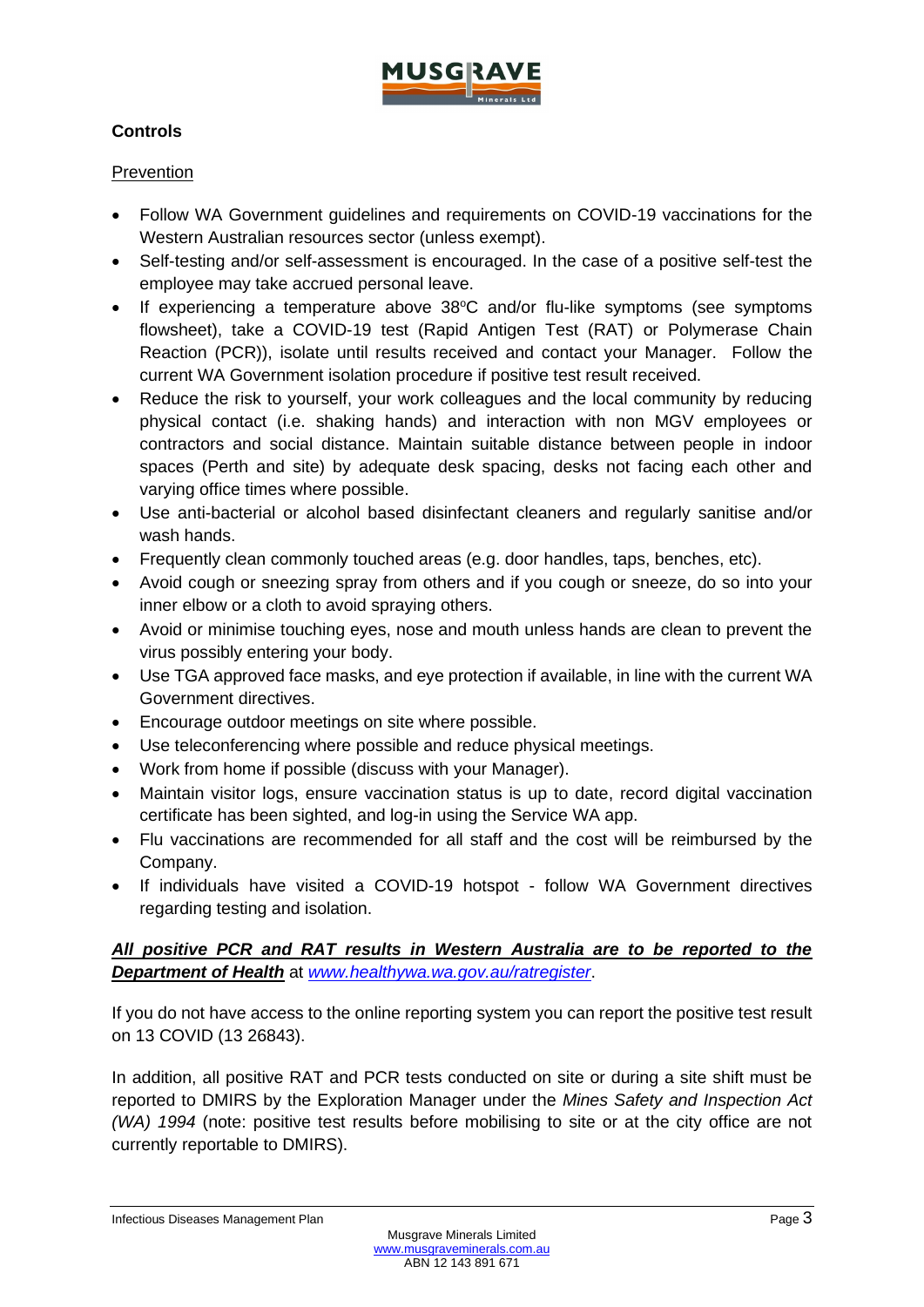

Penalties including significant fines or imprisonment are possible for failing to report a positive test result.

**COVID-19 Testing** *(see separate correspondence for implementation date)*

# **Site**

RAT (if RAT kits are available) screening for each MGV employee is required the day before commencing their roster (8-24hrs before), with proof of result (usually a photograph) to be uploaded into PeopleTray.

Following a non-negative RAT result contact your Manager by phone and follow the current WA Government directives

If feeling unwell with COVID-19-like symptoms at any time, isolate and undertake a RAT screening immediately. Pending test result, follow isolation procedure above.

All visitors to utilise Service WA App Check-in when entering the Cue site office.

# **On-Site Isolation**

All Workers are to cooperate with and follow the current WA Government directives regarding testing and isolation.

If an MGV employee has visited a COVID-19 hotspot, received communication from the WA Government stating they are a close contact or show flu-like symptoms:

- self-isolate in Cue at either 501C Wittenoom Street or 24 Burt Place (whichever is suitable) with any close contact MGV employees. Those not considered close contacts are to move to 39 Austin Street or other suitable accommodation;
- update (via phone) the Exploration Manager or Managing Director; and
- Take a RAT and upload into PeopleTray:
	- $\triangleright$  If negative return to work if well enough;
	- $\geq$  If positive continue to isolate and follow current WA Government directives. If unsure contact Manager.
- Self-isolating site-based individual(s) to be monitored via phone by the senior site representative or Manager three times daily (morning, midday and evening) for changes in symptoms.
- If symptoms deteriorate contact Exploration Manager or Managing Director immediately and discuss medical treatment options (process and methodology). Management to direct action after seeking professional medical advice

In the event of an extreme medical risk, management to consider options to shut down and close site.

The COVID-19 WA Major Industry Escalation Pathway is be followed. The Managing Director is to contact the State Health Incident Coordination Centre (SHICC) Watch Desk (24/7) on 9222 2017 and follow SHICC advice.

If advised by Managing Director, shut-down site and all crews to demobilise if safe to do so.